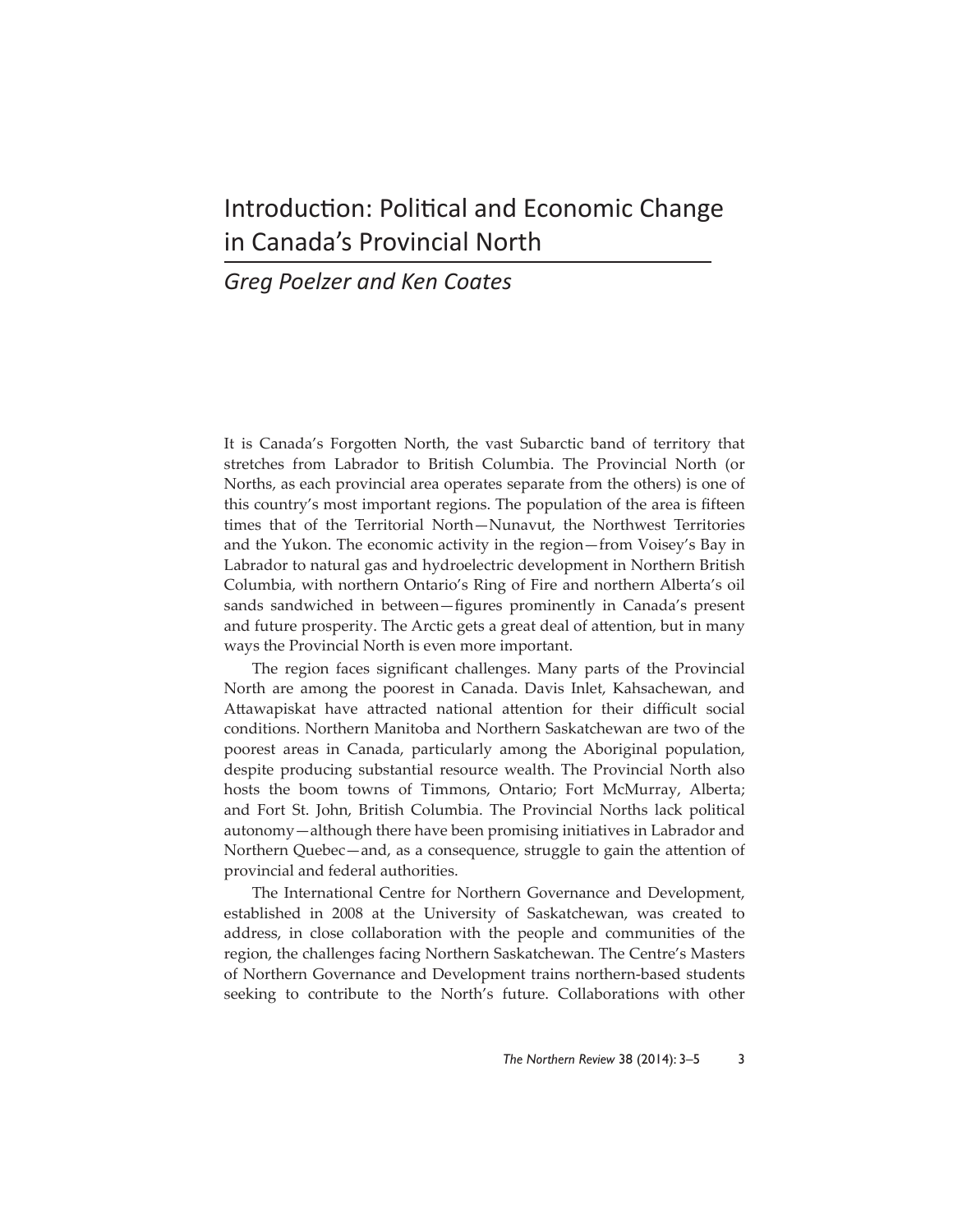northern institutions—from the University of Northern British Columbia to Northeastern Federal University in Russia and with an extensive set of partnerships with the UiT The Arctic University of Norway and Luleå University of Technology in Sweden—have helped northern residents place their challenges and opportunities in circumpolar perspective.

In June 2012, ICNGD invited scholars from across the Provincial North to gather in Saskatoon to discuss the political, social, and economic realities of the Provincial North in a flexible, interdisciplinary, and workshop format. The contributions proved to be truly impressive, as academics brought a variety of professional and academic perspectives to bear on the challenges facing the region. As is often the case with such sessions, the informal conversations and exchanges were as important as the formal presentations. We realized, as the various scholars addressed the meeting, that we had witnessed a unique event. Having academics from a variety of disciplines and institutions, each offering a different means of understanding the Provincial North, rarely happens in Canada. We saw similarities and differences in equal measure. We learned of new and exciting policy initiatives, fascinating community responses, disturbing developments, and worrisome forecasts about the future. Everyone in attendance acknowledged that this was a conversation that had to continue and that had to be shared more broadly.

Over the past two years, we worked with participants to develop the collection of essays that you now have before you. The articles included in this special issue of the *Northern Review* do not represent all of the work presented at the conference, but do illustrate the richness, breadth, and depth of the analytical work underway on the northern parts of the provinces. The collaborations are continuing and will continue well into the future. The Provincial North finds itself in a situation much like that of the Territorial North in the 1960s: politically marginalized, lacking regional levers of power, confronting challenges in socio-economic terms, and largely ignored by the country as a whole. But, like the Territorial North in the 1960s, there are many signs of a regional awakening: emerging policy initiatives tied to regional economic and social strategies, a generation of Aboriginal and northern leaders who imagine a new and more exciting future for their homelands, pressures for rapid economic development, and emerging Aboriginal business and development corporations that stand to capture a greater share of northern wealth and opportunity for the region.

The Provincial North deserves greater attention, just as the Circumpolar Subarctic needs more political and scholarly work. To a degree that few Canadians and Circumpolar politicians appreciate, the Subarctic holds the key to the prosperity of many countries and yet is extremely vulnerable to